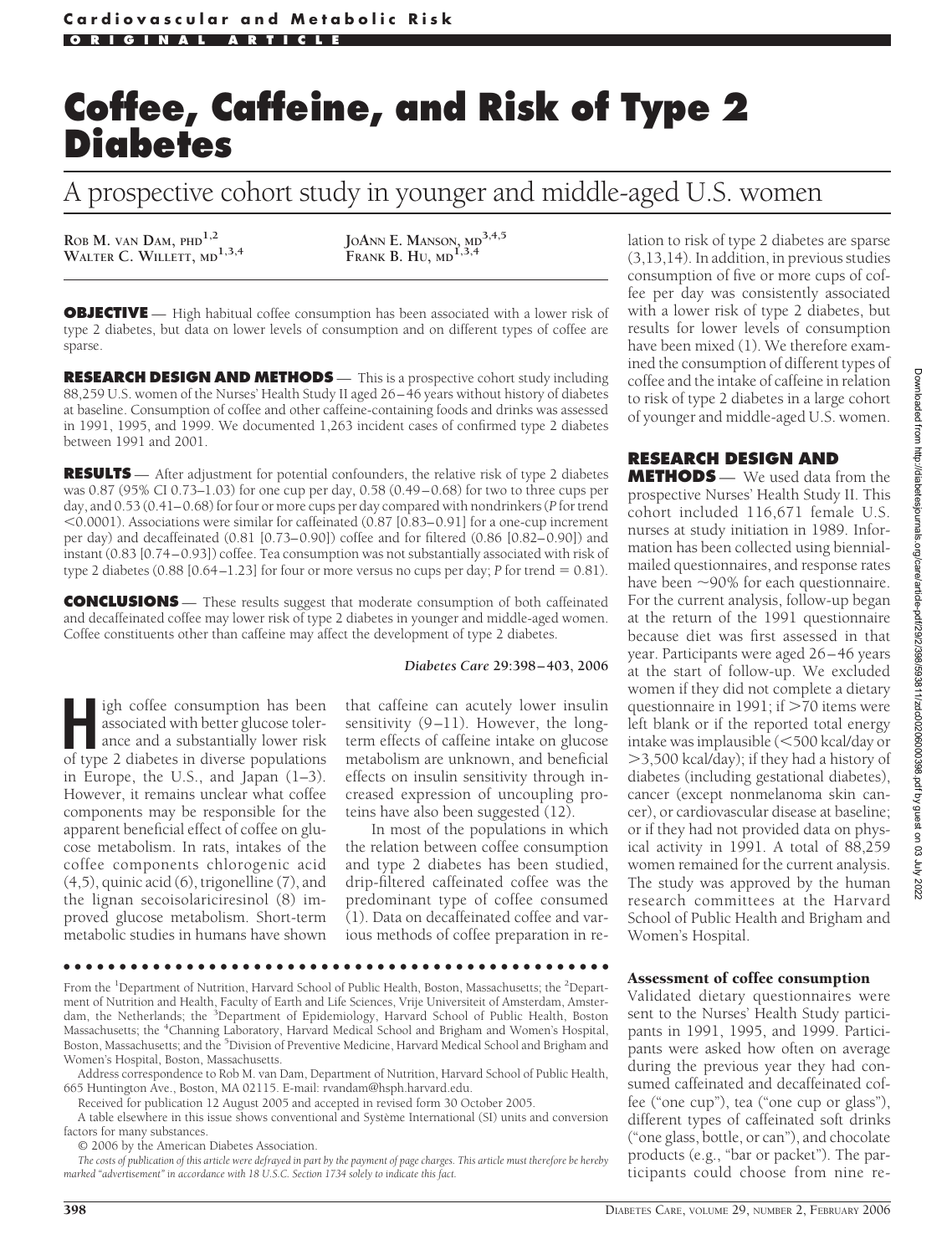sponses (never or less than one per month, one to three per month, one per week, two to four per week, five to six per week, one per day, two to three per day, four to five per day, and six or more per day). In 1991, we also asked about the usual method of preparing coffee with the answer categories "mainly filtered," "mainly instant," "mainly espresso or perculator," and "no usual method/don't know/don't use." We assessed the total intake of caffeine by summing the caffeine content for a specific amount multiplied by a weight proportional to the frequency of its use. Using U.S. Department of Agriculture food composition data supplemented with other sources, we estimated that the caffeine content was 137 mg per cup of coffee, 47 mg per cup of tea, 46 mg per bottle or can of cola beverage, and  $\overline{7}$ mg per serving of chocolate candy. In a validation study in the original Nurses' Health Study, we found high correlations between intake of coffee and other caffeinated beverages assessed with food frequency questionnaire and with four  $1$ -week diet records (coffee,  $r = 0.78$ ; tea,  $r = 0.93$ ; and caffeinated sodas,  $r = 0.85$ )  $(15)$ .

# Assessment of type 2 diabetes

Women who reported a diagnosis of diabetes on a biennial follow-up questionnaire were sent a supplementary questionnaire asking about diagnosis and treatment of diabetes and history of ketoacidosis to confirm the self-report and to distinguish between type 1, type 2, and gestational diabetes. In accordance with the criteria of the National Diabetes Data Group (16), confirmation of diabetes required at least one of the following for cases that were diagnosed through 1997: *1*) an elevated glucose concentration (fasting plasma glucose  $\geq 7.8$  mmol/l [140] mg/dl], random plasma glucose  $\geq$ 11.1 mmol/l [200 mg/dl], and/or plasma glu- $\csc \geq 2$  h after an oral glucose load  $\geq$ 11.1 mmol/l) plus at least one classic symptom (excessive thirst, polyuria, weight loss, or hunger), *2*) no symptoms but elevated plasma glucose concentrations as described above on at least two different occasions, or *3*) treatment with insulin or oral hypoglycemic medication. For cases that were diagnosed after 1998, we changed the cutoff for fasting plasma glucose concentrations to 7.0 mmol/l [126 mg/dl] in accordance with the 1997 American Diabetes Association criteria (17). In a validation study in the original Nurses' Health Study, 98% of the cases

ascertained by the same supplementary questionnaire were confirmed by medical record review (18).

#### Assessment of medical history, anthropometry, and lifestyle

On the baseline questionnaires, we requested information about age; weight and height; smoking status; physical activity; history of diabetes in first-degree relatives; use of postmenopausal hormone therapy; use of oral contraceptives; and personal history of diabetes, cardiovascular diseases, and cancers. This information has been updated every 2 years, with the exception of physical activity (only updated in 1997) and height and family history. BMI was calculated as weight in kilograms divided by the square of height in meters, and physical activity was assessed in metabolic equivalents per week. Validation studies for the assessment of body weight and physical activity have been previously reported (19,20).

#### Statistical analyses

Person-years of exposure were calculated from the date of return of the baseline questionnaire to the date of diagnosis of type 2 diabetes, death, or 1 July 2001, whichever came first. Cox proportional hazards regression models stratified by 5-year age categories and 2-year time periods were used to examine the association between coffee consumption and risk of type 2 diabetes. To reduce withinsubject variation and to best represent long-term exposure, we used the cumulative average of coffee consumption and other dietary variables from all available dietary questionnaires up to the start of each 2-year follow-up interval (21). We stopped updating diet at the beginning of the time interval during which individuals developed cancer (except nonmelanoma skin cancer), cardiovascular diseases, or gestational diabetes because changes in diet after development of these conditions may confound the relationship between diet and diabetes (21). Nondietary covariates were also updated during follow-up using the most recent data for each 2-year interval. To test for linear trends across categories, we modeled the median of each category of coffee consumption as a continuous variable. For analyses that examined the association between coffee consumption and risk of type 2 diabetes for women who used a certain method of preparing coffee, we excluded coffee consumers who used other methods or did not report what method they used. All

reported *P* values were two tailed, and *P* values  $< 0.05$  were considered statistically significant. All analyses were performed using SAS software, version 8.2 (SAS Institute, Cary, NC).

**RESULTS** — During 866,118 personyears of follow-up, we documented 1,263 cases of type 2 diabetes. Characteristics of the study population according to consumption of caffeinated and decaffeinated coffee and caffeine intake are presented in Table 1. Higher caffeinated coffee consumption, but not decaffeinated coffee consumption, was strongly associated with cigarette smoking and higher alcohol consumption. Both higher caffeinated and higher decaffeinated coffee consumption were associated with older age and lower consumption of sugar-sweetened soft drinks and tea. Women who did not consume caffeinated or decaffeinated coffee tended to have a higher BMI compared with women who did consume either type of coffee. Pearson correlations with caffeine intake were 0.83 for total coffee, 0.94 for caffeinated coffee,  $-0.05$  for decaffeinated coffee, and 0.09 for tea consumption.

Higher coffee consumption was associated with a lower risk of type 2 diabetes (Table 2). Adjustment for potential confounders weakened this association, mainly due to adjustment for BMI and alcohol consumption. After multivariate adjustment, the relative risk (RR) of type 2 diabetes was 0.87 (95% CI 0.73–1.03) for one cup per day, 0.58 (0.49–0.68) for 2–3 cups per day, and 0.53 (0.41–0.68) for four or more cups per day. Additional adjustment for magnesium, high- and low-fat dairy consumption, tea consumption, or sucrose intake; adjustment for BMI as a continuous variable; use of baseline coffee consumption instead of cumulative updated coffee consumption; use of baseline coffee consumption with exclusion of the first 4 years of follow-up; and exclusion of women who developed gestational diabetes during follow-up did not substantially change the association between coffee consumption and risk of type 2 diabetes (RR for four or more cups per day versus no cups per day ranged from  $0.51$  to  $0.60$ ; all *P* values  $\leq 0.0001$ ). Both higher caffeinated coffee and higher decaffeinated coffee consumption were associated with a lower risk of type 2 diabetes (Table 2). Tea consumption was not substantially associated with risk of type 2 diabetes after adjustment for potential confounders (0.88 [0.64–1.23] for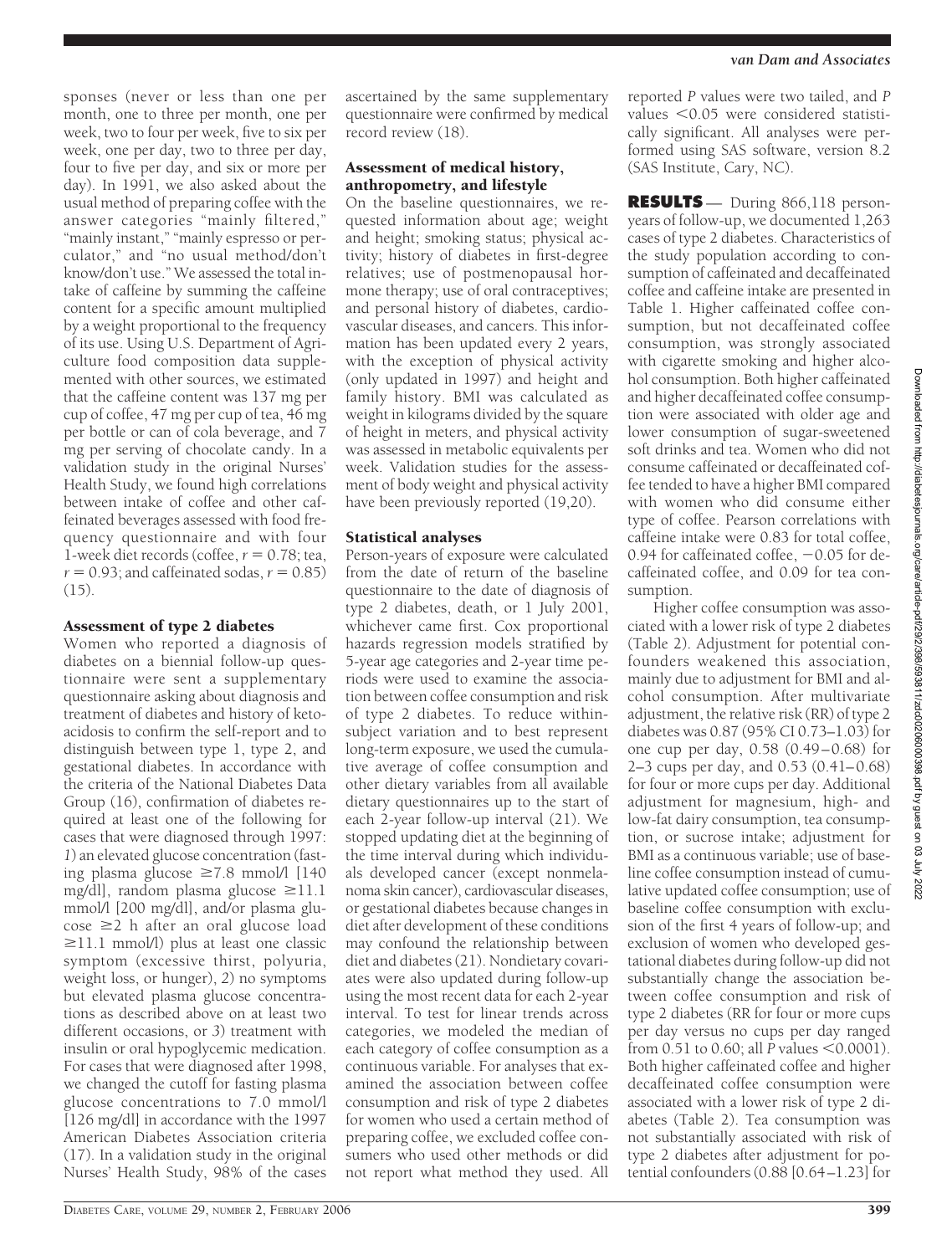### *Coffee and type 2 diabetes*

#### **Table 1—***Baseline characteristics of the study population by level of caffeinated and decaffeinated coffee consumption*

|                                            | Caffeinated coffee |                                 |         |                   | Decaffeinated coffee                                       |               |                                 |         |                                        |
|--------------------------------------------|--------------------|---------------------------------|---------|-------------------|------------------------------------------------------------|---------------|---------------------------------|---------|----------------------------------------|
|                                            | No cups<br>per day | Less than<br>one cup<br>per day | per day | Two to<br>per day | Four or<br>One cup three cups more cups No cups<br>per day | day           | Less than<br>one cup<br>per day | per day | Two or<br>One cup more cups<br>per day |
| Median                                     | $\mathcal{O}$      | 0.40                            | 1.1     | 2.5               | 4.5                                                        | $\mathcal{O}$ | 0.14                            | 1.0     | 2.5                                    |
| $n$ (participants)                         | 33,375             | 14,020                          | 11,292  | 21,672            | 7,900                                                      | 56,728        | 19,605                          | 5,999   | 5,927                                  |
| Age (years)                                | 35.6               | 35.4                            | 36.2    | 36.8              | 37.6                                                       | 35.8          | 36.2                            | 37.1    | 38.2                                   |
| BMI (kg/m <sup>2</sup> )                   | 24.9               | 24.6                            | 24.2    | 24.1              | 24.6                                                       | 24.8          | 24.1                            | 24.0    | 24.2                                   |
| Physical activity (MET h/week)             | 20.3               | 20.6                            | 22.0    | 21.8              | 21.4                                                       | 20.6          | 21.2                            | 22.2    | 22.3                                   |
| Current smoker (%)                         | 6.7                | 7.7                             | 10.0    | 16.9              | 35.6                                                       | 13.7          | 9.0                             | 8.7     | 13.3                                   |
| Family history of diabetes (%)             | 16.1               | 15.6                            | 15.4    | 15.7              | 17.6                                                       | 16.3          | 15.0                            | 15.7    | 15.7                                   |
| Hypertension (%)                           | 3.6                | 3.6                             | 3.1     | 2.6               | 2.5                                                        | 3.4           | 2.8                             | 3.1     | 2.5                                    |
| Hypercholesterolemia (%)                   | 9.6                | 9.3                             | 8.9     | 8.6               | 9.7                                                        | 9.3           | 9.1                             | 9.3     | 8.6                                    |
| Ever hormone replacement therapy (%)       | 7.3                | 6.9                             | 7.1     | 6.5               | 6.9                                                        | 7.1           | 6.6                             | 6.9     | 7.0                                    |
| Current oral contraceptive use (%)         | 10.7               | 12.1                            | 12.1    | 10.6              | 8.2                                                        | 11.7          | 9.7                             | 8.2     | 7.8                                    |
| Dietary intake                             |                    |                                 |         |                   |                                                            |               |                                 |         |                                        |
| Total energy (kcal/day)                    | 1,777              | 1,781                           | 1,787   | 1,788             | 1,832                                                      | 1,768         | 1,822                           | 1,819   | 1,829                                  |
| Alcohol consumption (g/day)                | 1.8                | 2.8                             | 3.5     | 4.7               | 4.6                                                        | 3.0           | 3.4                             | 3.0     | 3.6                                    |
| P:S ratio                                  | 0.52               | 0.53                            | 0.53    | 0.52              | 0.51                                                       | 0.52          | 0.53                            | 0.54    | 0.53                                   |
| Cereal fiber (g/day)                       | 5.6                | 5.7                             | 5.8     | 5.6               | 5.3                                                        | 5.4           | 5.9                             | 6.1     | 6.0                                    |
| Glycemic index                             | 54.6               | 54.1                            | 53.7    | 53.2              | 52.5                                                       | 54.1          | 53.7                            | 53.3    | 52.6                                   |
| Processed meat (servings/day)              | 0.2                | 0.2                             | 0.2     | 0.2               | 0.3                                                        | 0.2           | 0.2                             | 0.2     | 0.2                                    |
| Sugar-sweetened soft drinks (servings/day) | 0.4                | 0.3                             | 0.3     | 0.2               | 0.2                                                        | 0.3           | 0.2                             | 0.2     | 0.2                                    |
| High-fat dairy (servings/day)              | 0.8                | 0.9                             | 1.0     | 1.1               | 1.2                                                        | 0.9           | 1.0                             | 0.9     | 1.0                                    |
| Low-fat dairy (servings/day)               | 1.4                | 1.4                             | 1.3     | 1.3               | 1.2                                                        | 1.3           | 1.5                             | 1.5     | 1.5                                    |
| Tea (cups/day)                             | 0.8                | 0.8                             | 0.6     | 0.5               | 0.5                                                        | 0.8           | 0.6                             | 0.6     | 0.6                                    |
| Decaffeinated coffee (cups/day)            | 0.3                | 0.5                             | 0.4     | 0.3               | 0.2                                                        |               |                                 |         |                                        |
| Caffeinated coffee (cups/day)              |                    |                                 |         |                   |                                                            | 1.2           | 1.4                             | 1.1     | 1.0                                    |
| Magnesium (g/day)                          | 302                | 312                             | 318     | 327               | 344                                                        | 307           | 324                             | 335     | 346                                    |
| Caffeine (mg/day)                          | 80                 | 118                             | 204     | 415               | 747                                                        | 253           | 249                             | 205     | 198                                    |

Data are means, unless otherwise indicated. Data, except age, were directly standardized to the age distribution of entire cohort. MET, metabolic equivalent, P:S ratio, ratio of polyunsaturated and saturated fat intake.

four or more versus no cups per day; *P* for  $trend = 0.81$ ).

Higher caffeine intake was associated with a lower risk of type 2 diabetes (Table 2). Because coffee and caffeine intake were correlated, we attempted to identify their possible independent effects by examination of cross-categories of coffee and caffeine intake in relation to risk of type 2 diabetes. Higher total coffee consumption was associated with a lower risk of type 2 diabetes in each category of caffeine intake. In contrast, higher caffeine intake was not substantially associated with risk of type 2 diabetes within categories of total coffee consumption (Table 3). We also included total coffee consumption and caffeine intake simultaneously in the multivariate model as continuous variables. The association between total coffee consumption and risk of type 2 diabetes remained similar: the RR for a onecup increment in consumption was 0.86 (95% CI 0.82–0.89) after multivariate adjustment and 0.84 (0.79–0.91) after fur-

ther adjustment for caffeine intake. In contrast, the association between caffeine intake and risk of type 2 diabetes disappeared after adjustment for coffee consumption (1.01 [0.96–1.07] for a 100 mg per day higher intake). Consistent with this observation, the strength of the inverse association with risk of type 2 diabetes was similar for decaffeinated (multivariate RR 0.81 [95% CI 0.73– 0.90]) and caffeinated coffee consumption (0.87 [0.83–0.91]) when expressed for a one-cup increment in consumption per day and simultaneously included in the multivariate model.

We also examined whether the used method of preparing coffee affected the association between coffee consumption and risk of type 2 diabetes. The multivariate RR of type 2 diabetes associated with a one-cup increment in coffee consumption per day was similar for filtered coffee (RR 0.86 [95% CI 0.82–0.90]) and instant coffee (0.83 [0.74–0.93]). In contrast, consumption of espresso/perculator

coffee was not substantially associated with a lower risk of type 2 diabetes (0.97 [0.85–1.10]), but the number of women who regularly consumed espresso/ perculator coffee was relatively low (number of diabetes cases for consumption of two or more cups per day: 254 for filtered coffee, 27 for instant coffee, and 18 for perculator/espresso coffee).

**CONCLUSIONS** — In this study of U.S. women aged 26–46 years at baseline, consumption of two or more cups of coffee per day was associated with a substantially lower risk of type 2 diabetes during 10 years of follow-up. This association was similar for caffeinated and decaffeinated coffee and for filtered and instant coffee. The inverse association between coffee consumption and risk of type 2 diabetes was independent of caffeine intake.

The prospective design and high rate of follow-up in this study minimizes the possibility of recall bias or bias due to loss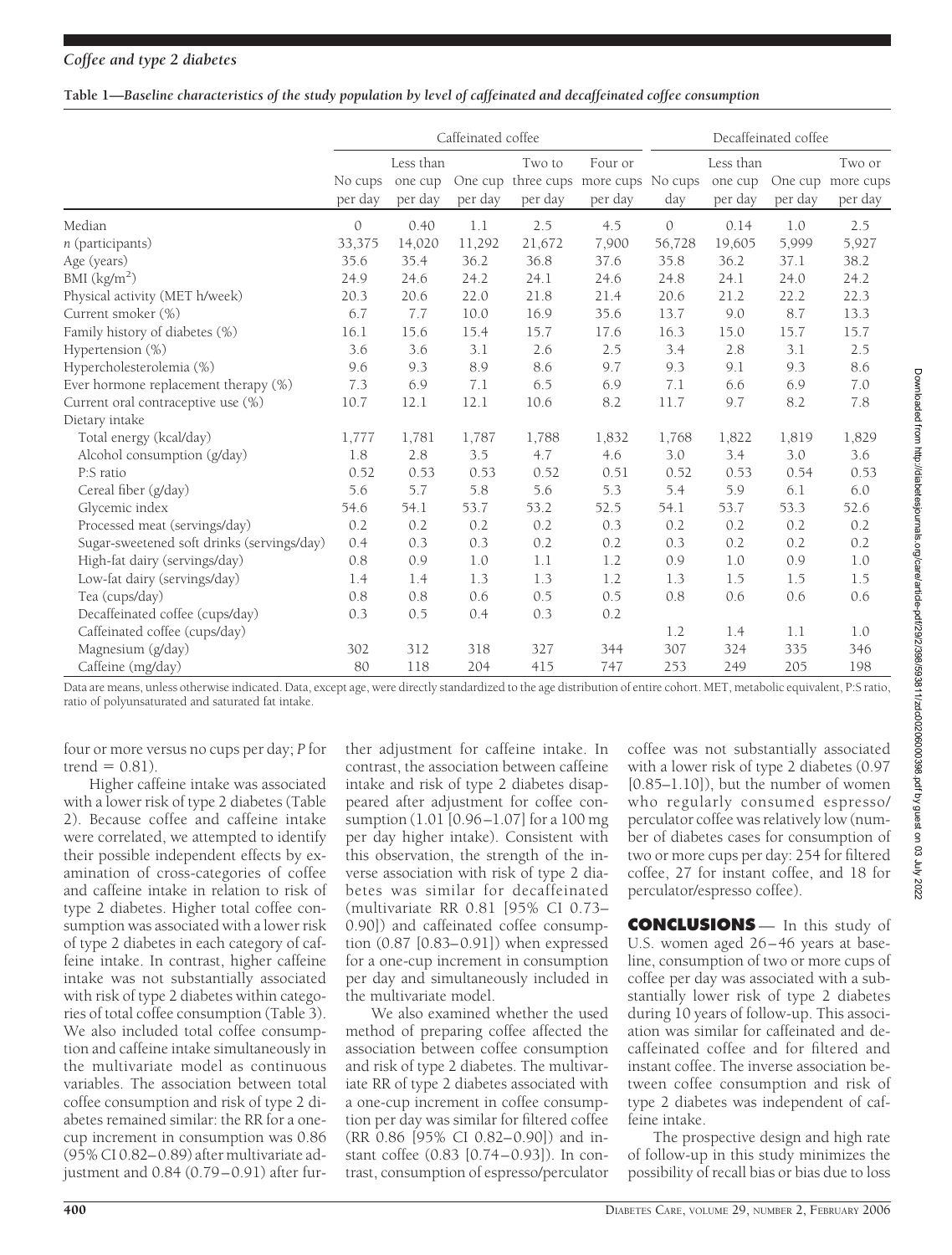# **Table 2—***Relative risk of type 2 diabetes according to coffee and tea consumption and caffeine intake*

|                      | Categories of intake |                                 |                     |                                 |                                 |                      |
|----------------------|----------------------|---------------------------------|---------------------|---------------------------------|---------------------------------|----------------------|
|                      | No cups<br>per day   | Less than<br>one cup<br>per day | One cup<br>per day  | Two to<br>three cups<br>per day | Four or<br>more cups<br>per day | P value<br>for trend |
| Total coffee         |                      |                                 |                     |                                 |                                 |                      |
| Median (cups/day)    | $\mathcal{O}$        | 0.43                            | 1.2                 | 2.5                             | 4.6                             |                      |
| $n$ (cases)          | 479                  | 280                             | 199                 | 227                             | 78                              |                      |
| Person-years         | 235,047              | 155,431                         | 140,041             | 253,351                         | 82,248                          |                      |
| Age-adjusted RR      | 1                    | $0.82(0.71 - 0.95)$             | $0.59(0.50 - 0.70)$ | $0.36(0.31 - 0.43)$             | $0.39(0.30 - 0.49)$             | < 0.0001             |
| Multivariate RR*     | 1                    | $0.93(0.80 - 1.09)$             | $0.87(0.73 - 1.03)$ | $0.58(0.49 - 0.68)$             | $0.53(0.41 - 0.68)$             | < 0.0001             |
| Caffeinated coffee   |                      |                                 |                     |                                 |                                 |                      |
| Median (cups/day)    | $\mathcal{O}$        | 0.40                            | 1.0                 | 2.5                             | 4.5                             |                      |
| $n$ (cases)          | 549                  | 285                             | 184                 | 185                             | 60                              |                      |
| Person-years         | 291,336              | 166,146                         | 139,048             | 208,945                         | 60,643                          |                      |
| Age-adjusted RR      | 1                    | $0.81(0.71 - 0.94)$             | $0.60(0.51 - 0.71)$ | $0.41(0.34 - 0.48)$             | $0.48(0.36 - 0.62)$             | < 0.0001             |
| Multivariate RR      | 1                    | $1.00(0.86 - 1.17)$             | $0.89(0.75 - 1.07)$ | $0.62(0.52 - 0.74)$             | $0.61(0.46 - 0.81)$             | < 0.0001             |
| Decaffeinated coffee |                      |                                 |                     |                                 |                                 |                      |
| Median (cups/day)    | $\mathcal{O}$        | 0.14                            | 1.0                 |                                 | 2.5                             |                      |
| $n$ (cases)          | 841                  | 313                             | 77                  |                                 | 32                              |                      |
| Person-years         | 503,799              | 253,866                         | 65,122              |                                 | 43,332                          |                      |
| Age-adjusted RR      | 1                    | $0.62(0.55 - 0.71)$             | $0.58(0.46 - 0.73)$ | $0.39(0.27 - 0.55)$             | 0.0001                          |                      |
| Multivariate RR      | 1                    | $0.86(0.74 - 0.99)$             | $0.87(0.68 - 1.11)$ | $0.52(0.36 - 0.74)$             |                                 | 0.005                |
| Tea                  |                      |                                 |                     |                                 |                                 |                      |
| Median (cups/day)    | $\mathcal{O}$        | 0.21                            | 1.0                 | 2.5                             | 4.5                             |                      |
| $n$ (cases)          | 271                  | 586                             | 222                 | 142                             | 42                              |                      |
| Person-years         | 213,433              | 415,827                         | 123,772             | 89,878                          | 23,209                          |                      |
| Age-adjusted RR      | 1                    | $0.90(0.78 - 1.05)$             | $1.18(0.99 - 1.41)$ | $1.07(0.87 - 1.31)$             | $1.32(0.95 - 1.83)$             | 0.005                |
| Multivariate RR      | 1                    | $0.97(0.83 - 1.12)$             | $1.17(0.97 - 1.40)$ | $0.98(0.79 - 1.20)$             | $0.88(0.64 - 1.23)$             | 0.81                 |
| Caffeine             | Ouintile 1           | Ouintile 2                      | Ouintile 3          | Ouintile 4                      | Quintile 5                      |                      |
| Median (mg/day)      | 22                   | 93                              | 180                 | 341                             | 528                             |                      |
| $n$ (cases)          | 281                  | 308                             | 291                 | 218                             | 165                             |                      |
| Person-years         | 173,758              | 173,430                         | 172,858             | 172,867                         | 173,206                         |                      |
| Age-adjusted RR      | 1                    | $1.05(0.89 - 1.23)$             | $0.97(0.82 - 1.14)$ | $0.67(0.56 - 0.80)$             | $0.51(0.42 - 0.62)$             | < 0.0001             |
| Multivariate RR      | $\mathbf 1$          | $0.88(0.75 - 1.04)$             | $0.89(0.75 - 1.05)$ | $0.74(0.62 - 0.89)$             | $0.55(0.45 - 0.67)$             | < 0.0001             |

Data are RR (95% CI), unless otherwise indicated. \*Adjusted for age (5-year categories), smoking status (never, past, and current), BMI (13 categories), physical activity (quintiles of metabolic equivalent hours per week), alcohol consumption (0, 0.1−4.9, 5.0−9.9, or ≥10 g/day), use of hormone replacement therapy (ever or never), oral contraceptive use (never, past, or current), family history of type 2 diabetes (yes/no), history of hypertension (yes/no), history of hypercholesterolemia (yes/no), consumption of sugar-sweetened soft drinks (4 categories), consumption of punch (4 categories), and quintiles of processed meat consumption, the polyunsaturated-to-saturated fat intake ratio, total energy intake, the glycemic index, and cereal fiber intake. Caffeinated coffee consumption and decaffeinated coffee consumption were simultaneously included in the multivariate model, and the multivariate model for tea included coffee consumption.

of follow-up. Furthermore, the extensive information on potential confounders allowed us to examine confounding in detail. Self-reported diabetes was confirmed by a supplementary questionnaire, and a validation study of this method to assess type 2 diabetes in older nurses using medical records indicated that reporting of diabetes is accurate for U.S. women of this profession (18). Because screening for blood glucose was not feasible given the size of the cohort, some underdiagnosis of diabetes is likely. However, compared with the general population, the degree of underdiagnosis was probably smaller in this cohort of nurses with ready access to medical care. Moreover, underascertainment of cases, if not associated with exposure, would not be expected to affect the RR estimates (22). Dietary validation studies have indicated that the frequency of coffee consumption reported on a food frequency questionnaire is highly reproducible and agrees well with assessments using diet records (15). Although between-person variation in cup size and strength of the coffee brew have probably contributed to some misclassification with regard to the exposure to relevant coffee constituents, this would have weakened rather than strengthened the observed associations between coffee consumption and risk of type 2 diabetes.

This study agrees with previous findings from a meta-analysis of cohort studies (1). The summary RR of type 2 diabetes was 0.65 (95% CI 0.54–0.78) for six to seven or more cups of coffee per day and 0.72 (0.62–0.83) for four to six cups of coffee per day compared with the reference category (1). In the European studies, coffee consumption was much higher than in the current population, and few participants did not consume coffee. As a result, the lower range could be studied less well, but three to four cups of coffee per day was still associated with a lower risk compared with two or fewer cups per day (1). In previous U.S. studies, consumption of four to five cups of coffee per day, but not of one to three cups per day, was associated with a lower risk of type 2 diabetes compared with no coffee consumption (14). The stronger inverse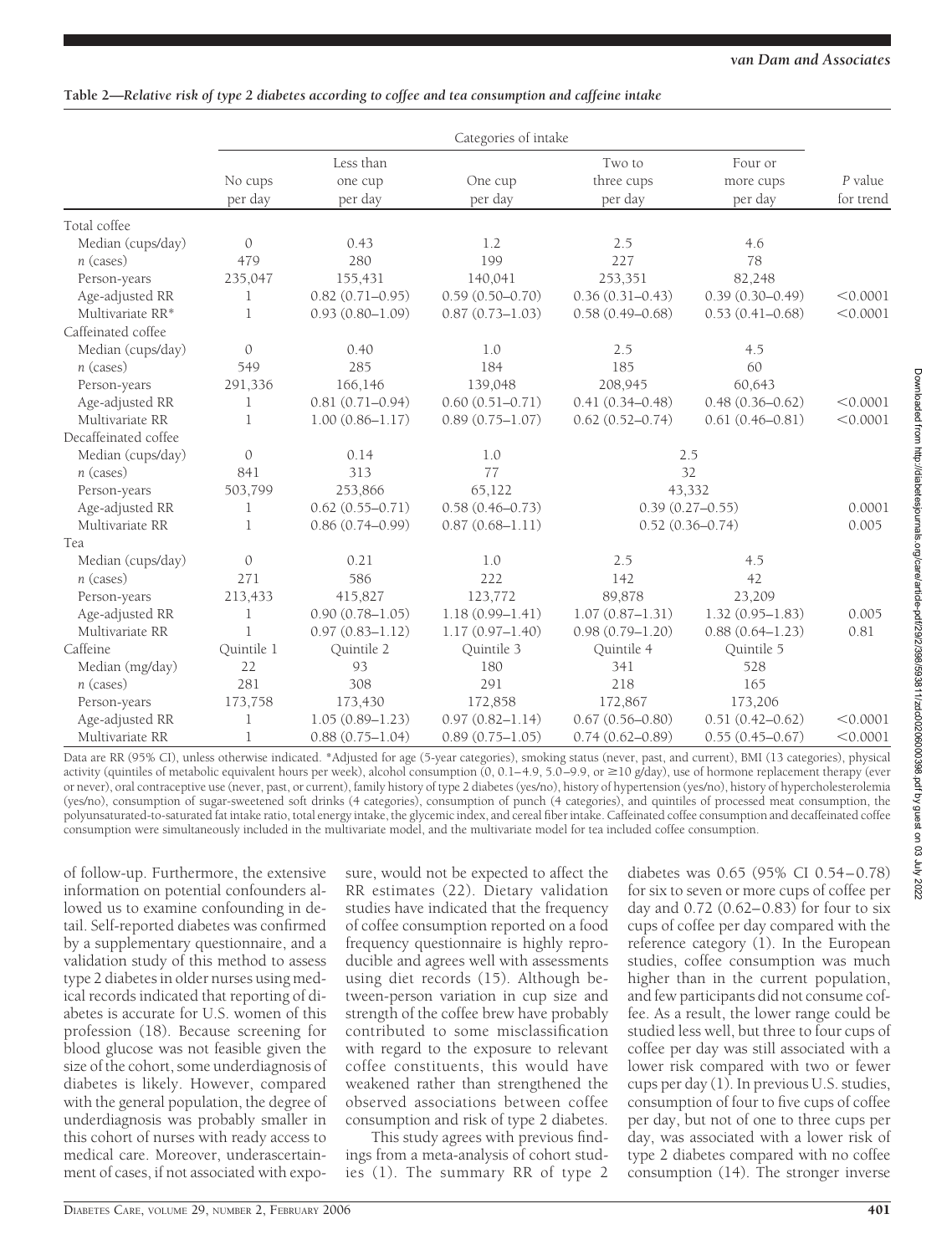### *Coffee and type 2 diabetes*

|  |  |  | Table 3—Risk of type 2 diabetes by combinations of total coffee consumption and caffeine intake |
|--|--|--|-------------------------------------------------------------------------------------------------|
|  |  |  |                                                                                                 |

|                                        |                     | Quintiles of caffeine intake |                     |
|----------------------------------------|---------------------|------------------------------|---------------------|
|                                        | $Q1-Q2$             | Q <sub>3</sub>               | O4-O5               |
| Total coffee less than one cup per day |                     |                              |                     |
| Median coffee consumption (cups/day)   | $\Omega$            | $\Omega$                     | $\mathcal{O}$       |
| Median caffeine intake (mg/day)        | 52                  | 173                          | 287                 |
| Number of cases/person-years           | 533/292,658         | 184/79,183                   | 42/18,638           |
| RR (95% CI)                            | $1$ (ref.)          | $1.02(0.86 - 1.21)$          | $0.85(0.62 - 1.16)$ |
| Total coffee 1.0-1.9 cups/day          |                     |                              |                     |
| Median coffee consumption (cups/day)   | 1.1                 | 1.1                          | 1.6                 |
| Median caffeine intake (mg/day)        | 74                  | 186                          | 297                 |
| Number of cases/person-years           | 38/31,550           | 87/68,142                    | 74/40,348           |
| RR (95% CI)                            | $0.89(0.63 - 1.23)$ | $0.88(0.70 - 1.10)$          | $0.90(0.70 - 1.16)$ |
| Total coffee two or more cups per day  |                     |                              |                     |
| Median coffee consumption (cups/day)   | 2.5                 | 2.5                          | 2.6                 |
| Median caffeine intake (mg/day)        | 51                  | 189                          | 430                 |
| Number of cases/person-years           | 18/22,979           | 20/25,533                    | 267/287,087         |
| RR (95% CI)                            | $0.52(0.32 - 0.83)$ | $0.50(0.32 - 0.79)$          | $0.59(0.50 - 0.69)$ |

RRs were multivariate adjusted as described in the legend of Table 2.

association between coffee consumption and risk of type 2 diabetes in the current study may have been related to the more recent start of the study, possibly reflecting secular changes in brew strength or cup size in the U.S., or the younger age of the participants. In a recent prospective analysis of National Health and Nutrition Examination Survey data, decaffeinated coffee consumption was associated with a lower risk of type 2 diabetes only in younger participants (aged ≤60 years) (3). However, individuals may decide to switch from caffeinated to decaffeinated coffee because of health-related conditions. This could weaken the association between decaffeinated coffee consumption and risk of type 2 diabetes, and this bias is more likely to occur in older and less healthy populations than in younger populations.

Caffeine has acutely reduced insulin sensitivity in short-term intervention studies (9–11). However, whether this effect pertains to long-term coffee consumption is unclear because other components of coffee may modify this effect and because tolerance may develop (23). The similar findings for caffeinated and decaffeinated coffee in our study suggest that the detrimental acute effect of caffeine on insulin sensitivity may not substantially affect the relation between long-term caffeinated coffee consumption and incidence of type 2 diabetes. Based on animal studies, beneficial effects of caffeine on insulin sensitivity have also been suggested (12). We observed an inverse association between caffeine intake and

risk of type 2 diabetes, but further analyses suggested that this association may have been a result of confounding by coffee consumption. The inverse association between decaffeinated coffee consumption and risk of type 2 diabetes in the current study and in three other U.S. cohorts (3,14) also supports the hypothesis that coffee components other than caffeine may reduce risk of type 2 diabetes. In addition, decaffeinated coffee consumption was associated with lower C-peptide concentrations in U.S. women, which suggests a beneficial effect on insulin sensitivity (24). Furthermore, beneficial effects of coffee components other than caffeine on glucose metabolism are biologically plausible. Coffee has strong antioxidant properties in vivo (25), chlorogenic acid may delay glucose absorption in the intestine (26), and intake of coffee components improved glucose metabolism in rats (4–8).

Our observation that instant coffee consumption was also inversely associated with risk of type 2 diabetes is plausible as the composition is similar to dripfiltered coffee (27,28). In a previous U.S. study, instant coffee was not associated with risk of type 2 diabetes (3). However, the number of participants with substantial instant coffee consumption in that smaller study may have been too low to have adequate power to detect an association with risk of type 2 diabetes. Similarly, consumption of espresso/perculator coffee was not common enough in our study to have sufficient power to exclude an inverse association with risk of type 2

diabetes. Results of one previous study suggested that higher consumption of unfiltered Scandinavian pot-boiled coffee is associated with a lower risk of type 2 diabetes (13). However, high consumption of unfiltered coffee increases plasma LDL concentrations (29) and may thus increase risk of coronary heart disease. In this population of younger and middle-aged U.S. women, consumption of two or more cups of coffee was associated with a substantially lower risk of type 2 diabetes. This finding suggests that the inverse association between coffee consumption and risk of type 2 diabetes is not Downloaded from http://diabetesjournals.org/care/article-pdf/29/2/398/593811/zdc00206000398.pdf by guest on 03 July 2022 Downloaded from http://diabetesjournals.org/care/article-pdf/29/2/398/593811/zdc00206000398.pdf by guest on 03 July 2022

limited to very high levels of coffee consumption. However, given the international variation in strength of the coffee brew, cup size, natural composition of coffee beans, and processing of coffee, our findings for specific numbers of cups may not be directly generalizable to other populations. Possible detrimental effects of frequent use of high-caloric additions to coffee on energy balance and body weight should also be considered. Weight management and increased physical activity, which can lower risk of multiple chronic diseases, should be the mainstay of preventive efforts to reduce incidence of type 2 diabetes. For individual choices regarding coffee consumption, the potential effects of coffee consumption on risk of type 2 diabetes may be relevant but should be considered in combination with other health effects of coffee. Consumption of decaffeinated coffee may reduce risk of type 2 diabetes, while avoiding potential